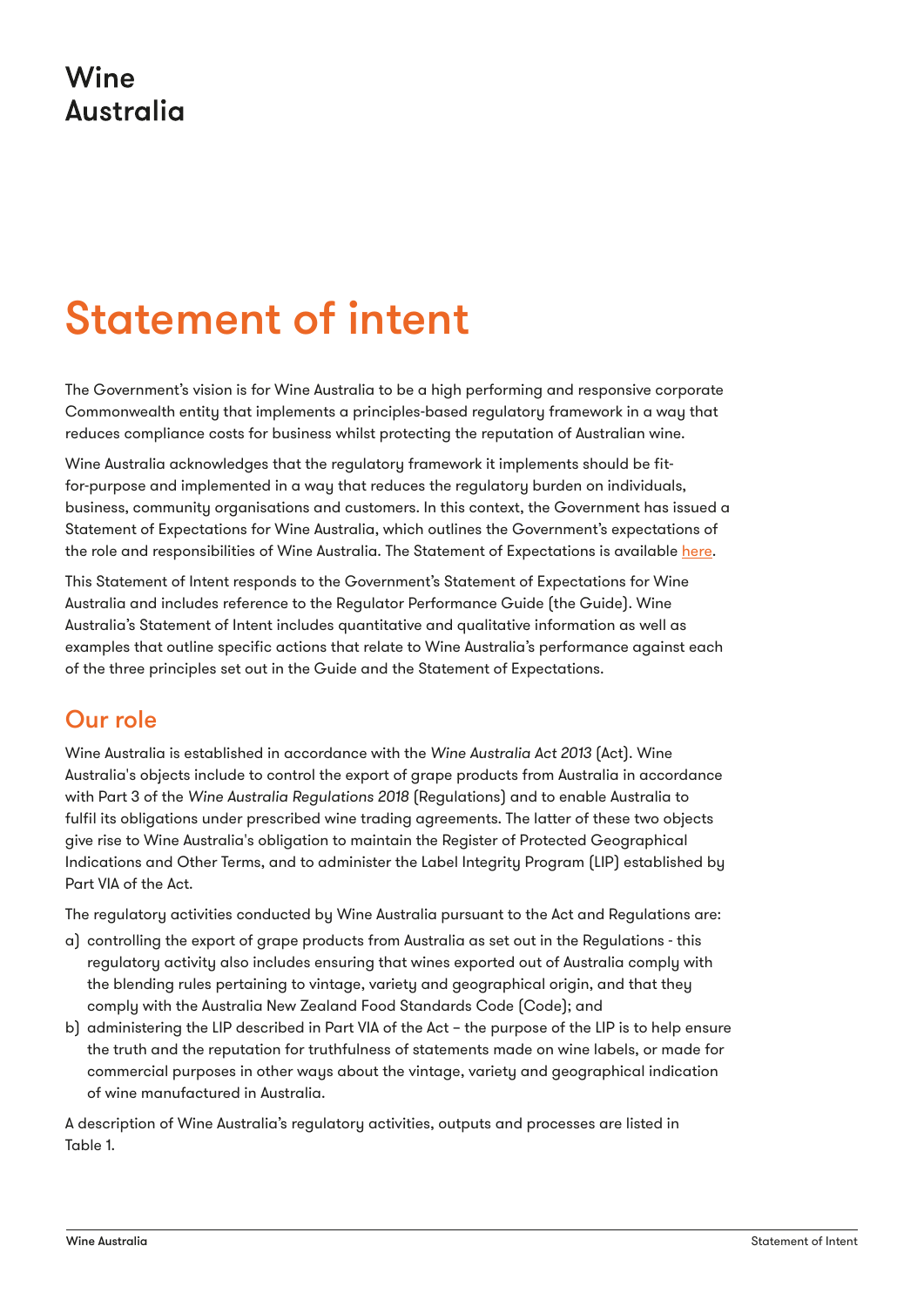## Deregulation agenda and statement of expectations

Wine Australia notes the Government's deregulation agenda and commits to acting in accordance with regulatory best practice in decision making, operational practices, and communications to ensure effectiveness and efficiency. Wine Australia is committed to the Government's deregulation agenda and delivering the Government's Statement of Expectations. Wine Australia's response is set out after Table 1.

As part of its Deregulation Agenda, in mid-2021 the Australian Government replaced the Regulator Performance Framework (RPF) with three principles of regulator best practice contained in the Guide. How Wine Australia meets these three principles is set out in Table 2.

#### Table 1: Regulatory activities, outputs and processes

| <b>Regulatory activity</b>                                                                                                                                                                                                                                                                                                                                                                                                                                                                                                                                         | Outputs                                                                                                                                                                                                                                                                                                                                                                                                                                                                         | Process of the activity                                                                                                                                                                                                                                                                                                                                                                                                                                                                                                                         |  |  |  |
|--------------------------------------------------------------------------------------------------------------------------------------------------------------------------------------------------------------------------------------------------------------------------------------------------------------------------------------------------------------------------------------------------------------------------------------------------------------------------------------------------------------------------------------------------------------------|---------------------------------------------------------------------------------------------------------------------------------------------------------------------------------------------------------------------------------------------------------------------------------------------------------------------------------------------------------------------------------------------------------------------------------------------------------------------------------|-------------------------------------------------------------------------------------------------------------------------------------------------------------------------------------------------------------------------------------------------------------------------------------------------------------------------------------------------------------------------------------------------------------------------------------------------------------------------------------------------------------------------------------------------|--|--|--|
| <b>Export licences</b><br>Wine Australia makes<br>decisions about whether to<br>grant, suspend or cancel<br>licences to export grape<br>products from Australia<br>in accordance with<br>Part 3, Division 2 of the<br>Regulations.                                                                                                                                                                                                                                                                                                                                 | In considering eligibility to hold licences to export<br>grape products from Australia, Wine Australia has<br>regard to the matters set out in section 9(3) and<br>13 of the Regulations which include (without being<br>limited to):                                                                                                                                                                                                                                           | Compliance with the LIP is monitored through the<br>exercise of monitoring powers under section 39ZC<br>of the Act and requests for records in accordance<br>with section 39ZAA of the Act.                                                                                                                                                                                                                                                                                                                                                     |  |  |  |
|                                                                                                                                                                                                                                                                                                                                                                                                                                                                                                                                                                    | • whether the applicant is a fit and proper person;<br>• whether the Wine Export Charge is due and<br>payable;<br>• whether a licensee exports a grape product in<br>contravention of the Act or Regulations;<br>• any matters relating to the applicant that might<br>adversely affect the export trade in grape<br>products; and<br>• any other matter relating to the promotion of the<br>export of grape product.                                                           | Offences relating to the sale, export or import<br>of wine with false or misleading description and<br>presentation is monitored through risk-based<br>inspections.                                                                                                                                                                                                                                                                                                                                                                             |  |  |  |
|                                                                                                                                                                                                                                                                                                                                                                                                                                                                                                                                                                    |                                                                                                                                                                                                                                                                                                                                                                                                                                                                                 | Compliance with conditions of export is monitored<br>through Wine Australia's Licensing and Approval<br>System (WALAS).                                                                                                                                                                                                                                                                                                                                                                                                                         |  |  |  |
|                                                                                                                                                                                                                                                                                                                                                                                                                                                                                                                                                                    |                                                                                                                                                                                                                                                                                                                                                                                                                                                                                 | Revocation and refusal of applications for export<br>approval are monitored through WALAS.                                                                                                                                                                                                                                                                                                                                                                                                                                                      |  |  |  |
| <b>Product inspections and</b><br>label approvals<br>Wine Australia makes<br>decisions about whether to<br>approve, refuse, suspend<br>or revoke approval of<br>grape products for export<br>in accordance with<br>Part 3, Division 3 of the<br>Regulations.<br>Wine Australia makes<br>decisions about whether<br>thedescription and<br>presentationof grape<br>products is false or<br>misleading for the purposes<br>of sections 40C and 40E of<br>the Act.<br>Wine Australia makes<br>decisions about whether<br>record keepers have<br>complied with the LIP. | To grant approval of grape products for export,<br>Wine Australia must be satisfied that the grape<br>product complies with the Code (or that the ways<br>in which theproduct does not comply will not<br>compromise the reputation of Australian grape<br>products).                                                                                                                                                                                                           | Compliance with the Code is monitored through<br>WALAS and through risk-based collection of samples<br>tested for compliance with the Code.                                                                                                                                                                                                                                                                                                                                                                                                     |  |  |  |
|                                                                                                                                                                                                                                                                                                                                                                                                                                                                                                                                                                    | Wine Australia must be satisfied that the<br>description and presentation of the grape product<br>is appropriate having regard to requirements of<br>the Act, other Australian laws and the laws of other<br>countries.                                                                                                                                                                                                                                                         | The description and presentation of wine is assessed<br>for compliance through:<br>· inspections of labels and LIP documentation as a<br>precursor to granting product approval; and<br>• LIP inspections.                                                                                                                                                                                                                                                                                                                                      |  |  |  |
|                                                                                                                                                                                                                                                                                                                                                                                                                                                                                                                                                                    | Wine Australia may cancel or suspend licences<br>to exportgrape products from Australia, apply for<br>injunctions to prevent the sale of non-compliant<br>products, and may pursue criminal penalties for<br>breaches of the Act.<br>Wine Australia must maintain a Label Directory as<br>referred to in the Regulations and must ensure that<br>labelsare provided in relation to packaged product<br>prior to granting an export certificate for the<br>relevant consignment. | • Risk based inspections of labels are conducted<br>to satisfy Wine Australia that the description<br>and presentation of the grape products are<br>appropriate;<br>• offences relating to the sale, export or import of<br>wine with false or misleading description and<br>presentation are monitored through risk-based<br>inspections; and<br>• compliance with the LIP is monitored through<br>the exercise of monitoring powers under section<br>39ZC of the Act and requests for records in<br>accordance with section 39ZAA of the Act. |  |  |  |
| <b>Shipping approval</b><br>Wine Australia makes<br>decisions about whether<br>to issue, refuse or revoke<br>export certificates (shipping<br>approval) in accordance<br>with Part 3 of Division 4 of<br>the Regulations.                                                                                                                                                                                                                                                                                                                                          | Wine Australia must be satisfied that a consignment                    Approval status of grape products is monitored<br>of a grape product has been approved.<br>Wine Australia must refuse to issue as export<br>certificate if it reasonably believes that the grape<br>product cannot lawfully be sold in the country to<br>which it is to be exported.                                                                                                                     | through WALAS.<br>Requests for information are made to verify that<br>laws pertaining to the description and presentation<br>of grape products have been complied with.                                                                                                                                                                                                                                                                                                                                                                         |  |  |  |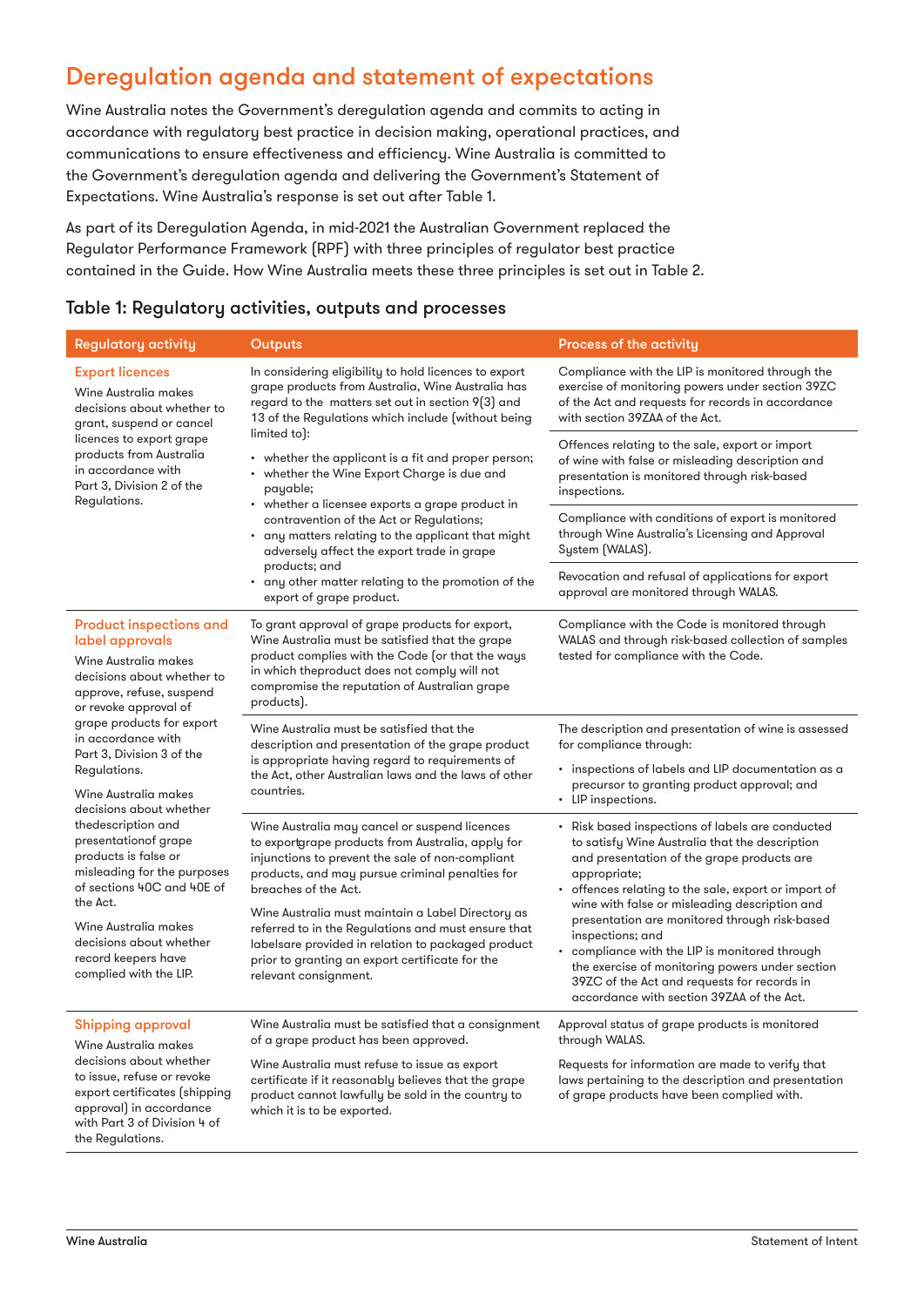## Statement of intent

- Wine Australia is committed to fulfilling its regulatory functions in a way that upholds the reputation of Australian wine whilst balancing the need to facilitate efficient export systems and processes and minimising the imposition of unnecessary costs on Australian wine producers.
- Wine Australia is committed to engaging meaningfully with Australian Grape & Wine (AGW) as well as the relevant state, territory and regional representative bodies, the Department of Agriculture, Water and the Environment (DAWE), IP Australia, and any other export and intellectual property regulators and policy agencies at the Commonwealth or State levels as necessary to achieve Wine Australia's objectives.
- Wine Australia is committed to engaging in consultation and communication with the bodies listed above to be conducted on an ongoing basis to ensure that Wine Australia's regulatory activities are effective and efficient in delivering against intended outcomes, and that their input is recognised by Wine Australia and addressed in a timely and transparent way.
- Wine Australia's regulatory obligations are delivered in accordance with the principles of best practice regulation as outlined in the Guide (including continuous improvement and building trust, risk based and data driven and collaboration and engagement). This includes responding to independent reviews in a way that addresses underlying issues and improves effectiveness and efficiency.
- Wine Australia is committed to ensuring its regulatory processes remain effective and efficient. Where appropriate, Wine Australia implements alternative methods of ensuring compliance (such as education or information campaigns) to reduce the regulatory burden and costs to stakeholders.
- Wine Australia operates with transparency and accountability. Where charging arrangements are in place, Wine Australia ensures it documents and reports key information about the activity in a manner consistent with the Australian Government Charging Framework and the Cost Recovery Guidelines.
- Wine Australia is committed to reducing compliance costs within the context of its regulatory obligations and continues to review its policies and procedures regularly to ensure it considers the impact on business and the community.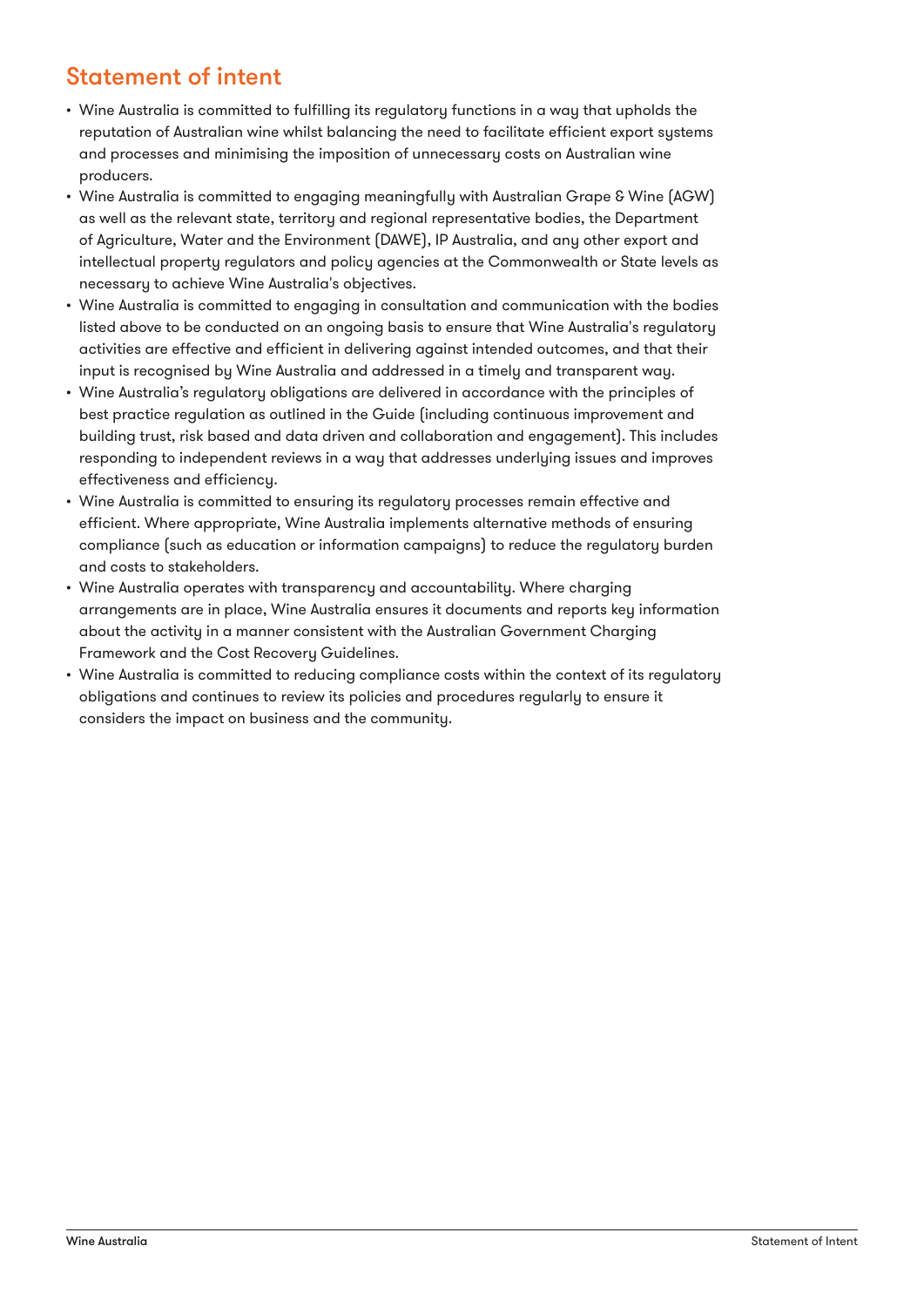#### Table 2: Implementation of principles and measures of success

| <b>Principle</b>                                                                                                                                                                                                                                                                          | <b>Implementation of Principles</b>                                                                                                                                                                                                                                                                                                                                                                                                                                                                                                                                                                                                                                                                                                                                                                                                                                                                                                                                                                                                                                                                                                                                                                                                                                                                                                                                                                                                                          | <b>Measure of Success</b>                                                                                                                                                                                                                                                                                                                                                                                                                                                                                                                                                                                                                                                                                                                                                                                                                                                                                                                                                                                                                                                                                                                                                                                                                                                                                                                                                                                                              |
|-------------------------------------------------------------------------------------------------------------------------------------------------------------------------------------------------------------------------------------------------------------------------------------------|--------------------------------------------------------------------------------------------------------------------------------------------------------------------------------------------------------------------------------------------------------------------------------------------------------------------------------------------------------------------------------------------------------------------------------------------------------------------------------------------------------------------------------------------------------------------------------------------------------------------------------------------------------------------------------------------------------------------------------------------------------------------------------------------------------------------------------------------------------------------------------------------------------------------------------------------------------------------------------------------------------------------------------------------------------------------------------------------------------------------------------------------------------------------------------------------------------------------------------------------------------------------------------------------------------------------------------------------------------------------------------------------------------------------------------------------------------------|----------------------------------------------------------------------------------------------------------------------------------------------------------------------------------------------------------------------------------------------------------------------------------------------------------------------------------------------------------------------------------------------------------------------------------------------------------------------------------------------------------------------------------------------------------------------------------------------------------------------------------------------------------------------------------------------------------------------------------------------------------------------------------------------------------------------------------------------------------------------------------------------------------------------------------------------------------------------------------------------------------------------------------------------------------------------------------------------------------------------------------------------------------------------------------------------------------------------------------------------------------------------------------------------------------------------------------------------------------------------------------------------------------------------------------------|
| <b>Principle 1</b><br>Continuous improvement<br>and building trust -<br>regulators adopt a whole-<br>of-system perspective,<br>continuously improving<br>their performance,<br>capability and culture to<br>build trust and confidence<br>in Australia's regulatory<br>settings.          | • Monitoring of stakeholder satisfaction through<br>the annual stakeholder survey.<br>• Implementation of a consultation plan that has<br>been developed in accordance with Best Practice<br>Guide to Stakeholder Consultation - Wine<br>Australia.<br>• Maintenance of a Customer Engagement Plan.<br>• Ongoing interaction with international fora.<br>• The undertaking of an annual review of the cost<br>recovery statement.<br>• The development and implemented documented<br>stakeholder consultation procedure.<br>• Significant changes to the regulatory frameworks<br>follow stakeholder consultation.<br>Significant changes to policies and procedures<br>are communicated to regulated entities via a<br>two-stage process of interim, followed by final,<br>determinations.<br>Regular contact with regional wine grape grower<br>and wine producers' associations occurs.<br>• Maintaining the Wine Australia Licensing and<br>Compliance Guide (Compliance Guide).<br>• Engagement with AGW as the declared<br>representative under the Act to test suitability of<br>the current regulatory environment.<br>• Egregious breaches are investigated and<br>publicised.                                                                                                                                                                                                                                                                      | • Maintaining WALAS guaranteeing that<br>composition and label descriptors are<br>automatically verified to ensure compliance with<br>the Code and labelling laws set out in the Act.<br>• Results of annual customer survey indicates<br>the sector has confidence in Wine Australia's<br>regulatory framework, that exporting resources<br>provide sufficient and relevant information,<br>and that customers receive the desired level of<br>customer service from Wine Australia's team.<br>• Customer Engagement Plan is maintained<br>by Management and captures best practice<br>governance pertaining to customer engagement.<br>• Overarching Consultation Plan and Best<br>Practice Guide to Stakeholder Consultation -<br>Wine Australia maintained on Wine Australia's<br>corporate website.<br>• Wine Australia's Compliance Guide is regularly<br>updated and published with exporters being<br>notified via exporter updates and the Wine<br>Australia website.<br>• Regular stakeholder consultations occur prior to<br>changes to the regulatory framework.<br>• Meaningful and regular meetings are held with<br>AG&W resulting in a strong relationship.<br>• Media releases are issued, and articles published<br>nationally as to egregious breaches of the Act to<br>deter individuals from failing to comply with the<br>Act and potentially compromises the upholding of<br>the reputation of Australian wine. |
| <b>Principle 2</b><br>Risk based and data<br>driven - regulators manage<br>risks proportionately<br>and maintain essential<br>safeguards while minimising<br>regulatory burden, and<br>leveraging data and digital<br>technology to support those<br>they regulate to comply and<br>grow. | • Maintenance of Wine Australia's risk registry and<br>risk framework.<br>• Board meetings carried out to review risk policy<br>and framework and set risk tolerance.<br>• Encouragement of innovation in data and digital<br>space in the administration of Export Controls<br>and Label Integrity Program (LIP) for example<br>the Wine Australia Licensing & Approval System<br>(WALAS).<br>• Demonstrated willingness to engage in activities<br>that seek to harmonise trade with trading<br>partners and other domestic regulators.<br>• Maintenance of WALAS and development of LIP.<br>• Maintenance of Wine Watch - an online<br>anonymous reporting tool with Wine Australia<br>investigating all alleged non-compliances<br>reported to it.<br>• Inspections are based on risk profile of having<br>regard to supply and demand issues in specific<br>regions and with certain grape varieties.<br>• Additional information is requested from high-<br>risk exporters (using digital technology such as<br>WALAS to identify such exporters).<br>• Implementing an analysis program which involves<br>random analytical testing conducted to ensure<br>and verify compliance with the Code and to<br>identify potential market access risks.<br>• New and emerging regulatory risks are identified<br>through maintenance of an enquiry register.<br>• Maintenance of the exporter news which provides<br>for regular communication to exporters. | • A quarterly assessment of the risk framework<br>is undertaken by the Board and strategies to<br>mitigate risk are implemented for those risks<br>identified as increasing.<br>• Inspection of up to 200 producers' records<br>annually to ensure compliance with the LIP.<br>• Assessment of new traceability technology, and<br>communication of Wine Australia's findings with<br>the Wine Industry Technical Advisory Committee<br>[WITAC]<br>• Investigating all reports made to Wine Watch.<br>• Closely monitoring the trends in supply and<br>demand of grapes and grape varieties in specific<br>regions to influence where investigators focus<br>audits of producers.<br>• Using digital initiatives by conducting virtual<br>audits of producers thereby increasing the<br>number of audits that can occur rather than<br>relying on manual, in-person inspections.<br>• Weekly internal enquiry register circulated<br>amongst regulatory team to track emerging<br>regulatory issues.<br>• Random analytical testing is undertaken<br>regularly to identify levels of compliance with the<br>Code.<br>• Publication of exporter news to a broad email<br>list keeping exports abreast of domestic and<br>international issues affecting the export of wine.<br>• Refreshing data regularly to reflect changing<br>landscape of the type of exporters/producers in<br>the industry so that export assistance advice can  |

• Development of a consumer action plan which allows Wine Australia to engage with a raft of

people from different sectors.

be tailored appropriately.